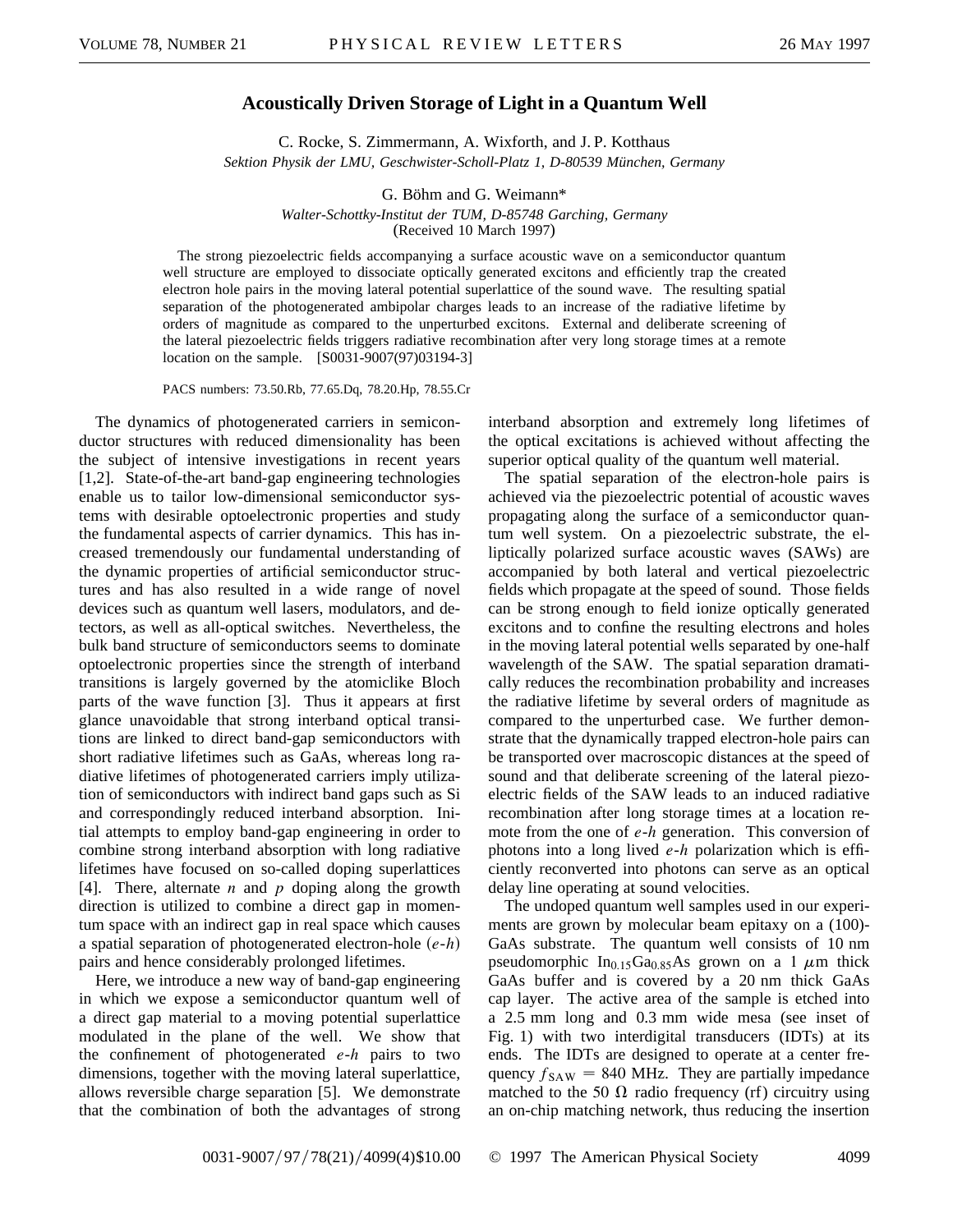

FIG. 1. Photoluminescence spectra of a single 10 nm wide InGaAs/GaAs quantum well structure for different acoustic powers. The optical excitation occurs at the site  $x = x_c$  with an intensity of 10 mW/cm<sup>2</sup> and wavelength  $\lambda_{\text{laser}} = 780$  nm. The insets schematically depict the sample design with two interdigital transducers and the storage of optically generated excitons in the potential of a surface acoustic wave.

loss of each transducer to the 5 dB range. The sample is mounted in an optical cryostat, and the experiments presented here are performed at  $T = 4.2$  K. Light from a pulsed laser diode ( $\lambda_{\text{laser}} = 780 \text{ nm}$ ) is used for optical interband excitation above band gap, and the photoluminescence (PL) of the sample is analyzed in a triple grating spectrometer. Either a gated photomultiplier or a charged coupled device serve as a detector for the PL. Application of a high frequency signal to one of the IDT launches a SAW of wavelength  $\lambda_{SAW} = v_{SAW} / f_{SAW}$ . It propagates along the [110] direction and can be detected at the other IDT after the acoustic delay of order of 1  $\mu$ s determined by the spacing of the IDTs. Here,  $v_{SAW} = 2865$  m/s denotes the SAW velocity for the given sample cut and orientation. Either pulsed or continuous wave (cw) operation of the SAW transducers is possible.

In Fig. 1 we depict the "direct," i.e., local and instantaneous PL of the quantum well under the influence of a SAW. Laser excitation and PL emission occur at the same site  $x_c$  on the sample close to the center of the mesa with the recombination time being much shorter than the time resolution of our experiment (20 ns). The different PL traces are recorded at different acoustic power levels  $P_1$  of a cw high frequency ( $f_{SAW}$  = 840 MHz) signal fed into one of the transducers  $(IDT<sub>1</sub>)$ . With increasing SAW power the PL is shifted towards slightly higher energies due to the influence of the acoustically induced lateral electric fields via the quantum confined Franz-Keldysh effect [6]. The PL intensity strongly decreases until, at the highest power used, it becomes completely quenched.

This quenching is already an indirect indication of the increased trapping probability and subsequent transport of the *e*-*h* pairs, as will be demonstrated in the following.

The piezoelectric fields of the SAW modulate the band edges with respect to the chemical potential similar to doping superlattices [4] or statically imposed laterally periodic electric fields using an interdigitated gate electrode [6]. In this moving potential superlattice with period  $\lambda_{\text{SAW}} = 3.4 \mu \text{m}$  the excitons become polarized predominantly by the lateral electric field until they dissociate at high fields into spatially separated *e*-*h* pairs. These are then efficiently stored in the potential minima and maxima of the conduction and the valence band, respectively (see inset of Fig. 1). For an acoustic power of  $P_1 = +13.5$  dBm (22.4 mW), lateral fields as high as  $E_l = 8 \text{ kV/cm}$  and vertical fields up to  $E_v = 10 \text{ kV/cm}$ are achieved [7–9]. Recent related studies of the optical properties, using statically imposed lateral electric fields on the same wafer [6] and our dynamical experiments, indicate the analogy between both methods to create electric fields in the plane of the quantum well. The influence of the SAW-induced vertical fields  $E_y$  via the quantum confined Stark effect can be neglected for the given field strengths of  $E_v \le 10 \text{ kV/cm}$  since we use a comparatively thin (10 nm) quantum well [2,10].

The dramatically prolonged recombination time of the trapped *e*-*h* pairs, together with the propagation of the SAW along the surface of the quantum well sample, enables us to directly study the transport of the photogenerated carriers over macroscopic distances, as sketched in the inset of Fig. 2. Deliberate screening of the storing lateral potential triggers radiative recombination and thus the reassembly of the polarized *e*-*h* pairs into photons. In this experiment, optical excitation and emission of the PL do not occur at the same spot of the sample. Using a pulsed laser diode, the optical excitation is accomplished at the site  $x = x_{\text{in}}$ , whereas the detector monitors the PL coming from a location  $x = x_{\text{out}}$ . The part of the sample beyond  $x = x_{\text{out}}$  is covered by a thin, semitransparent nickel-chromium layer that readily screens the lateral piezoelectric fields of the SAW [11,12] and thus triggers recombination. At the time  $t = 0$ , a SAW pulse of width  $\Delta t = 200$  ns is launched at the emitting IDT<sub>1</sub>. At about  $t = t_1$ , the SAW pulse is centered at  $x = x_{\text{in}}$ , where a laser pulse creates excitonic excitations. These excitons are immediately field ionized, and the resulting electron-hole pairs are efficiently trapped in the moving lateral potential wells of the SAW, as seen indirectly in Fig. 1. After an acoustic delay time of, in this case,  $\tau_{\text{storage}} = 350 \text{ ns}$  corresponding to a transport path length of  $x_{\text{out}} - x_{\text{in}} = 1$  mm, the SAW pulse reaches the location  $x = x_{\text{out}}$ , where the lateral SAW fields are screened, thus inducing recombination and a strong PL signal at the detector photomultiplier. Time delays  $\tau_{\text{storage}}$  up to several  $\mu$ s corresponding to an *e*-*h* transport over some millimeters have been achieved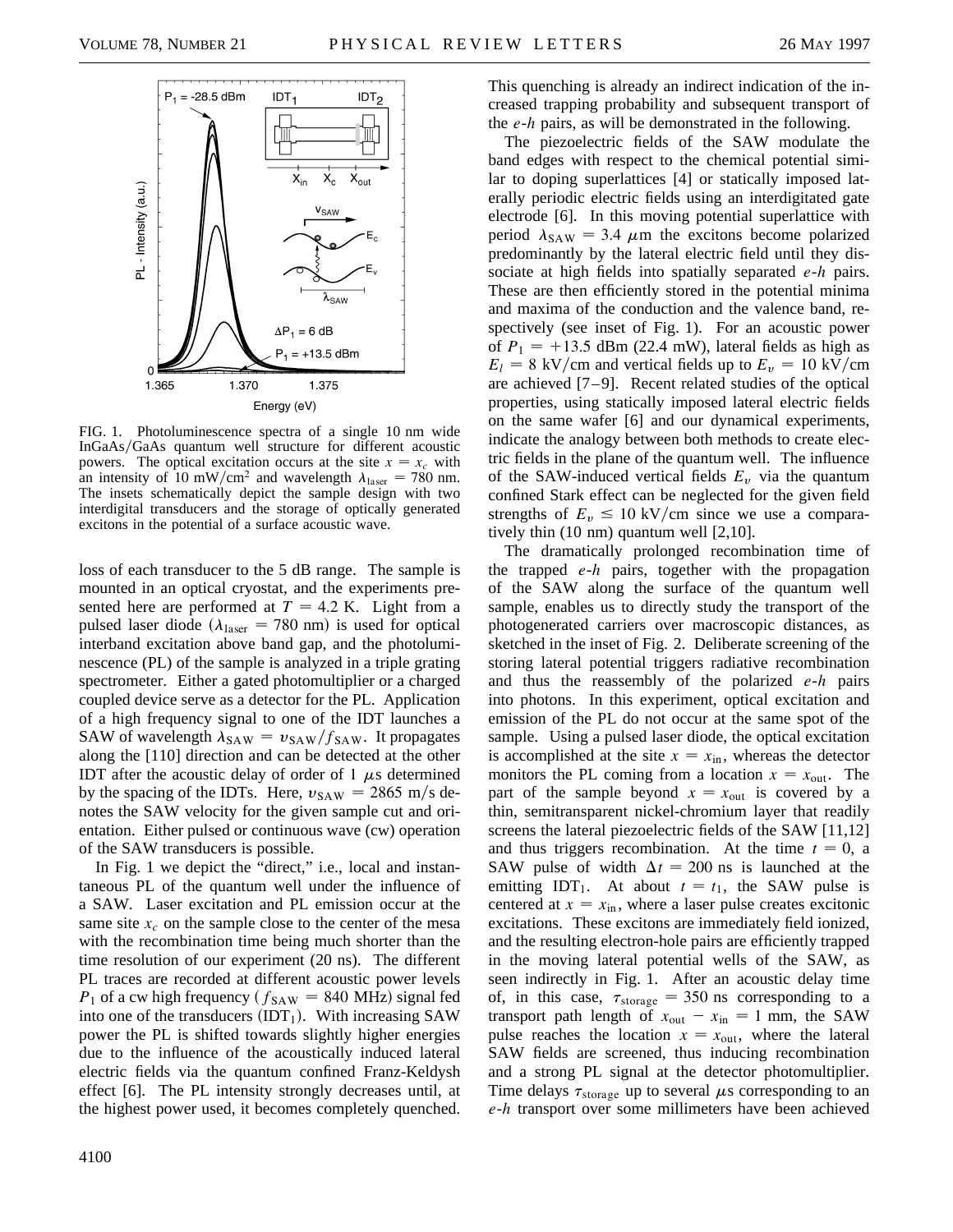

FIG. 2. Ambipolar transport of trapped charges by a SAW. At  $t = 0$  ns a 200 ns long rf pulse at  $f_{SAW} = 840$  MHz applied to  $IDT_1$  generates a SAW packet with an acoustic power of  $P_1 = 13.5$  dBm. At  $t = t_1$  and  $x = x_{\text{in}}$  the potential extrema of the SAW are filled with photogenerated electron-hole pairs which are transported with sound velocity to a semitransparent metallization at  $x = x_{\text{out}}$ . Here the deliberate screening of the piezoelectric potential modulation lifts the spatial separation of the carriers and induces radiative recombination at  $x = x_{\text{out}}$  and  $t = t_2$ . The duration of the rf pulse and the laser pulse are indicated in the lower part.

without severe degradation of the transport efficiency, only the sample length imposing a maximum time delay.

The time-delayed PL is demonstrated in the lower part of Fig. 2. Here, we plot the PL intensity detected at  $x = x_{\text{out}}$  as a function of time after the SAW excitation. The SAW and the pump laser pulses are indicated by the rectangles close to the ordinate. The slight decrease of the PL intensity at  $t = t_1$  marks the arrival of the SAW pulse at the excitation site  $x = x_{\text{in}}$  by quenching the direct and instantaneous PL at  $x = x_{\text{in}}$  that is detected as weak stray light by the photomultiplier. To avoid any possible spurious effect originating from this stray light, we make sure that the pump laser is switched off well before the SAW packet arrives at  $x = x_{\text{out}}$ . About 650 ns after the launch of the SAW pulse, we detect a strong PL at the site  $x = x_{\text{out}}$  which clearly indicates the SAWmediated transport and subsequent recombination of the photogenerated carriers. Comparison of the PL that is detected at the pumping site  $x_{in}$  to the delayed PL at *x*out shows that only about 30% of the photogenerated and

trapped carriers are "lost" along their way. The major mechanisms for this loss are believed to be nonradiative processes along the sound path which might be related to the high density of recombination centers at the mesa edges and to wave front inhomogeneities.

In Fig. 3, we plot the intensity of the delayed PL  $(x = x_{\text{out}}, \tau > 300 \text{ ns})$  as a function of the SAW power. For comparison, we also show the quenching of the direct and instantaneous PL ( $x = x_{\text{in}}$ ,  $\tau < 1$  ns) as already demonstrated in Fig. 1. Clearly, a threshold behavior for the effective dissociation and transport is observed. Only for SAW powers  $P_1 > -5$  dBm carriers are trapped by the SAW and transported to the gate electrode at which they recombine. At the same power level, the direct PL becomes quenched. The corresponding lateral electric field strength of  $E_l \approx 2 \times 10^3$  V/cm agrees very well to the one expected theoretically for exciton dissociation [2]. At high power levels we observe a saturation of the delayed PL signal, which indicates the complete filling of the lateral SAW potential wells and a dynamical screening of the SAW fields by the photogenerated carriers.

The photon reassembly via the recombination of the stored carriers may also be induced following an alternative route, where both the lifetime of the *e*-*h* pairs as well as the location of the induced radiative recombination may be chosen at will. In addition to the storing  $SAW<sub>1</sub>$ , a second  $SAW_2$  is launched using a second transducer IDT<sub>2</sub> (see Fig. 1). When colliding, the two SAWs interfere and create a lateral potential modulation which is oscillating in time and space. If both SAWs have the same wavelength and amplitude, the interference pattern is that of a standing wave. This experiment is depicted in Fig. 4. The acoustic power generated with IDT<sub>1</sub> is set to  $P_1 =$  $+4.5$  dBm, which corresponds to the level at which the



FIG. 3. Normalized direct and delayed PL intensities as a function of the acoustic power  $P_1$ . Efficient ambipolar transport of charges resulting in a time-delayed PL signal requires a minimum threshold acoustic power of  $P_1 = -5$  dBm which corresponds to a minimum lateral electric field strength  $(E_l =$  $2 \text{ kV/cm}$ ). This threshold coincides with the quenching of the direct PL signal.